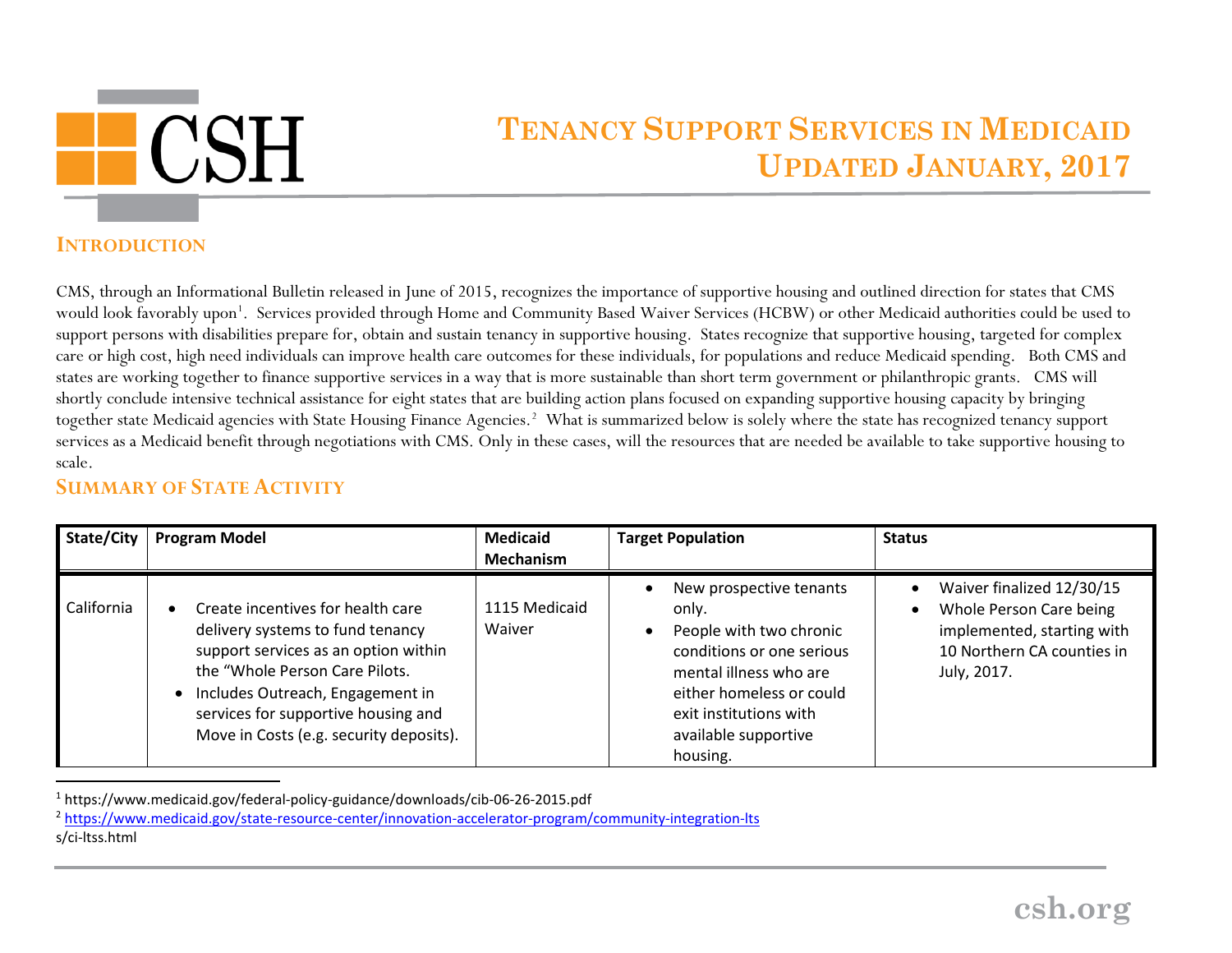| State/City | <b>Program Model</b>                                                                                                                                                                                                                                                                                                                                                                                                                               | <b>Medicaid</b><br><b>Mechanism</b>                                                                                        | <b>Target Population</b>                                                                                                                                                                                                                                                                                                                                  | <b>Status</b>                                                                                                                                                                                                                                                                      |
|------------|----------------------------------------------------------------------------------------------------------------------------------------------------------------------------------------------------------------------------------------------------------------------------------------------------------------------------------------------------------------------------------------------------------------------------------------------------|----------------------------------------------------------------------------------------------------------------------------|-----------------------------------------------------------------------------------------------------------------------------------------------------------------------------------------------------------------------------------------------------------------------------------------------------------------------------------------------------------|------------------------------------------------------------------------------------------------------------------------------------------------------------------------------------------------------------------------------------------------------------------------------------|
| Florida    | Pilot Program in 5 Central Florida<br>Counties<br>Services include Pre-Tenancy (called<br>$\bullet$<br>Transitional Housing Services),<br><b>Tenancy Sustaining Services and</b><br>Mobile Crisis Management and Peer<br>Support.                                                                                                                                                                                                                  | 1115 Waiver                                                                                                                | • 21 and Older<br>• Significant Behavioral<br>Health needs including<br>SMI and SUD.<br>• Homeless or at risk of<br>Homelessness.<br>· Noted as a pilot program,<br>Program cap is noted as<br>"42,500 member<br>months".                                                                                                                                 | Awaiting response from CMS.<br>$\bullet$<br>Current waiver ends 6/30/17.                                                                                                                                                                                                           |
| Illinois-  | Waiver focused on Behavioral<br>Health Transformation.<br>Services include Pre-tenancy<br>$\bullet$<br>services, move in services. Security<br>Deposits not noted.                                                                                                                                                                                                                                                                                 | 1115 Waiver                                                                                                                | Significant or HIGH<br><b>Behavioral Health needs</b><br>and Homeless or at risk of<br>Homelessness.                                                                                                                                                                                                                                                      | Awaiting response from CMS<br>$\bullet$                                                                                                                                                                                                                                            |
| Louisiana  | Tenancy supports are reimbursed as<br>a Medicaid service under 1915 (c)<br>waivers and as a component of state<br>plan Mental Health Rehabilitation.<br>Tenancy support providers are<br>required to work across disabilities<br>and must be trained and certified by<br>the state to provide tenancy<br>supports. They must enroll in FFS<br>Medicaid and must also contract<br>with all Medicaid MCOs. Medicaid<br>MCOs are likewise required to | 1915(c)<br>$\bullet$<br>waivers for<br>Aged/Disabl<br>ed and<br>ID/DD<br>Medicaid<br>$\bullet$<br>state plan<br>for Mental | Eligible populations as<br>Medicaid beneficiaries who<br>have a significant, long-<br>term disability (physical,<br>developmental, behavioral,<br>etc), who are receiving<br>services from the Louisiana<br>Department of Health, and<br>who are in need of housing<br>and tenancy support<br>services.<br>Priority is given to<br>persons/households who | 67% of participants in<br>$\bullet$<br>Louisiana's PSH program<br>now have their tenancy<br>supports covered under<br>Medicaid. That<br>percentage has been<br>steadily increasing. Other<br>tenants have their services<br>covered using CDBG, Ryan-<br>White, and other funding. |